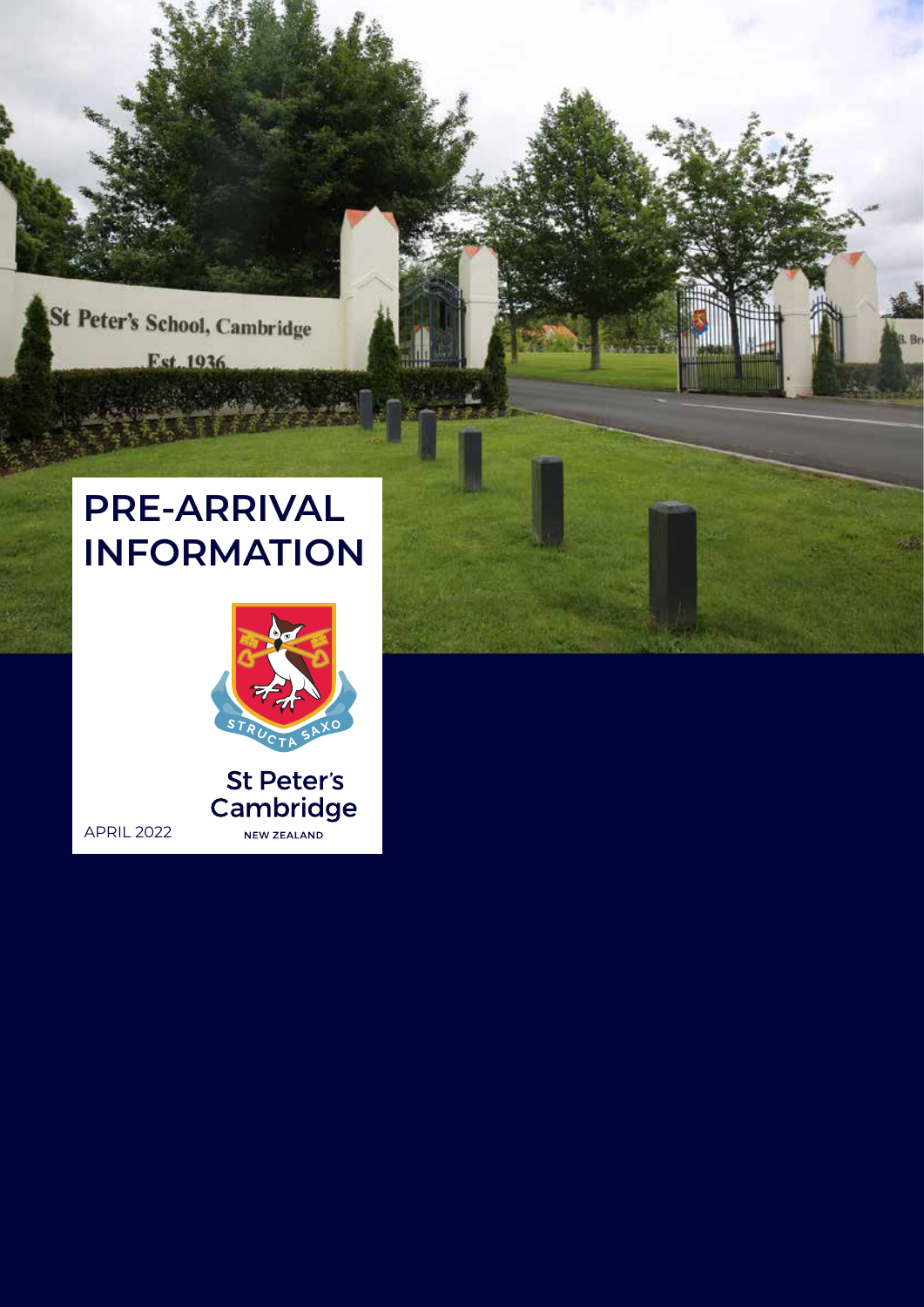### **CONTENTS**

| <b>Banking</b><br>Bringing cash into New Zealand<br>Currency exchange<br>Currency values                                                               |  |
|--------------------------------------------------------------------------------------------------------------------------------------------------------|--|
| Arriving in New Zealand<br>Things you cannot bring into New Zealand                                                                                    |  |
|                                                                                                                                                        |  |
| Spring/Summer<br>Autumn/Winter<br>Other Items                                                                                                          |  |
|                                                                                                                                                        |  |
| Boarding House Rules and Information<br>Homestay information<br>Getting to school<br>Food at school<br>Mobile phones<br>Visiting friends<br>Please ask |  |
| Orientation<br>School information<br>Expectations and behaviour at school                                                                              |  |
|                                                                                                                                                        |  |
|                                                                                                                                                        |  |
|                                                                                                                                                        |  |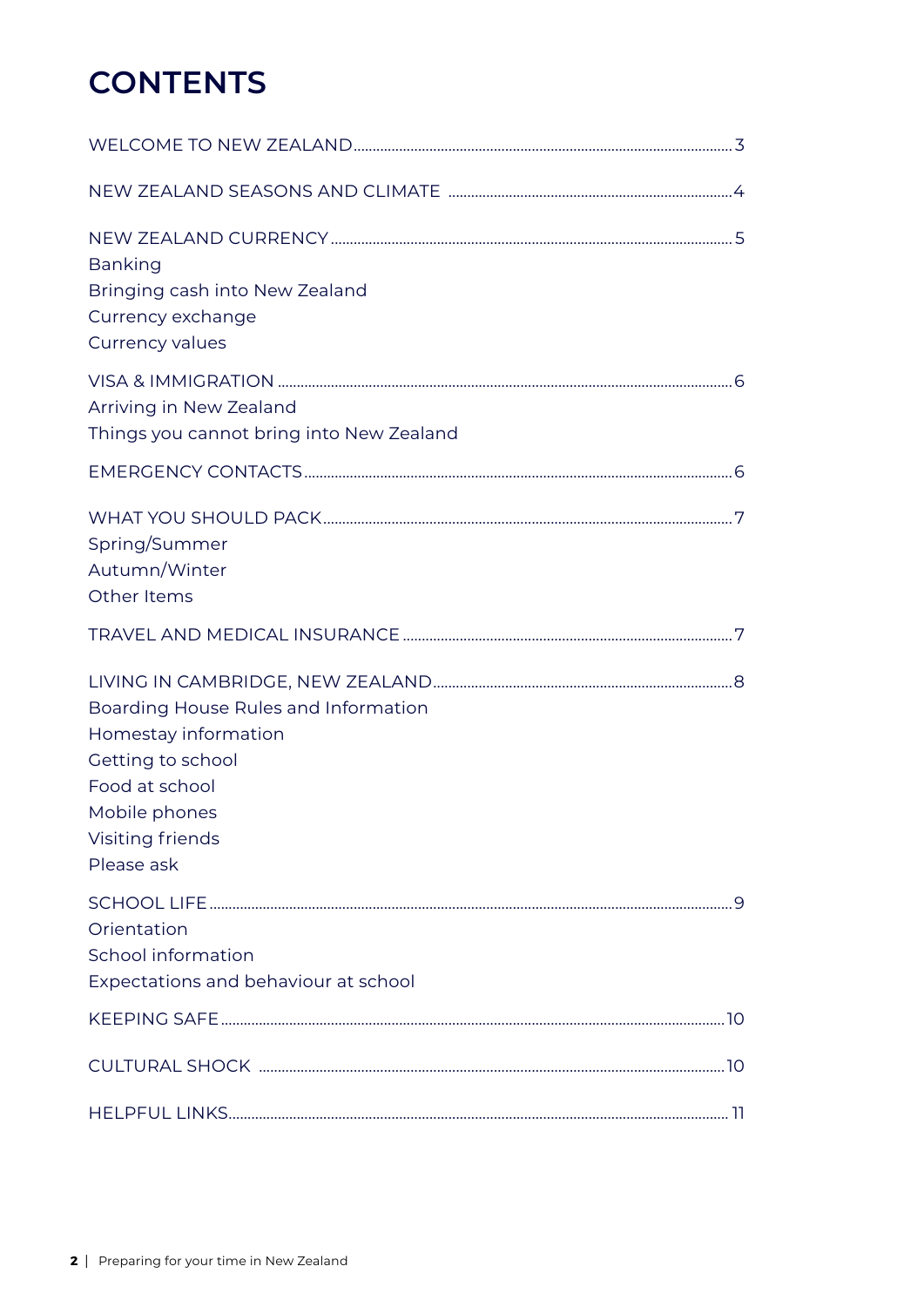<span id="page-2-0"></span>

### **WELCOME TO NEW ZEALAND**

**New Zealand is a special place to visit, travel and study. It has beautiful beaches, lush forests, snowy mountains, rolling farmland, vibrant cities, are towns and friendly welcoming people.** 

The population of New Zealand about 5 million.

New Zealand is a very popular place for international students. We have an excellent educational system that is recognised around the world.

We are very glad you are coming to New Zealand and spending time in one of our schools.

We hope you enjoy your time in New Zealand. You will have opportunities to learn different things, see amazing places and make new friends.

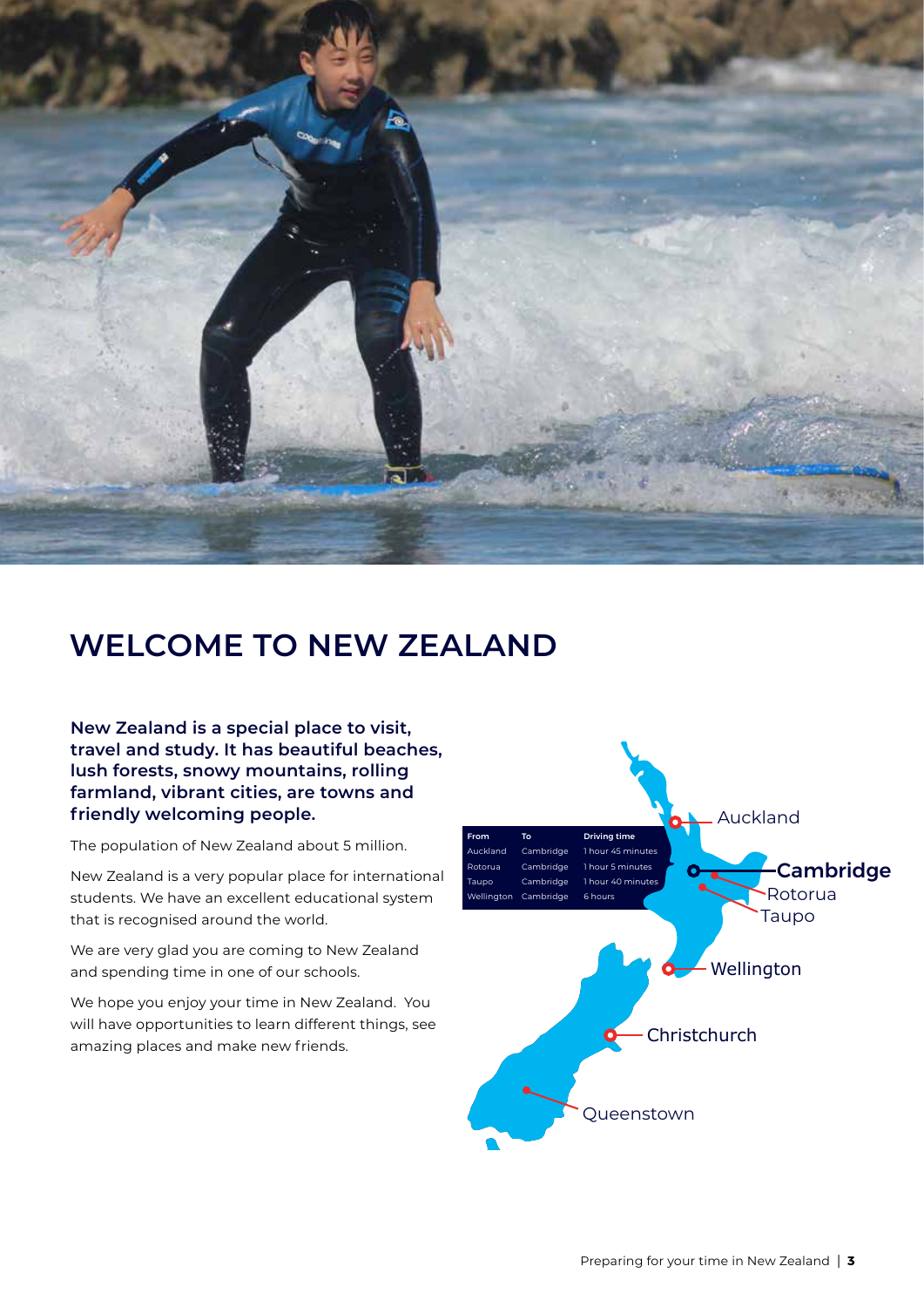<span id="page-3-0"></span>

### **NEW ZEALAND SEASONS AND CLIMATE**

The average New Zealand temperature decreases as you travel south. January and February are the warmest months, and July is the coldest month of the year.

While the below temperatures are usual, the weather in New Zealand can change unexpectedly. Because of this, you should be prepared for changes in weather and temperature, particularly if you're going hiking or doing other outdoor activities during your time in New Zealand.

A helpful website to check the climate and weather in your region is available



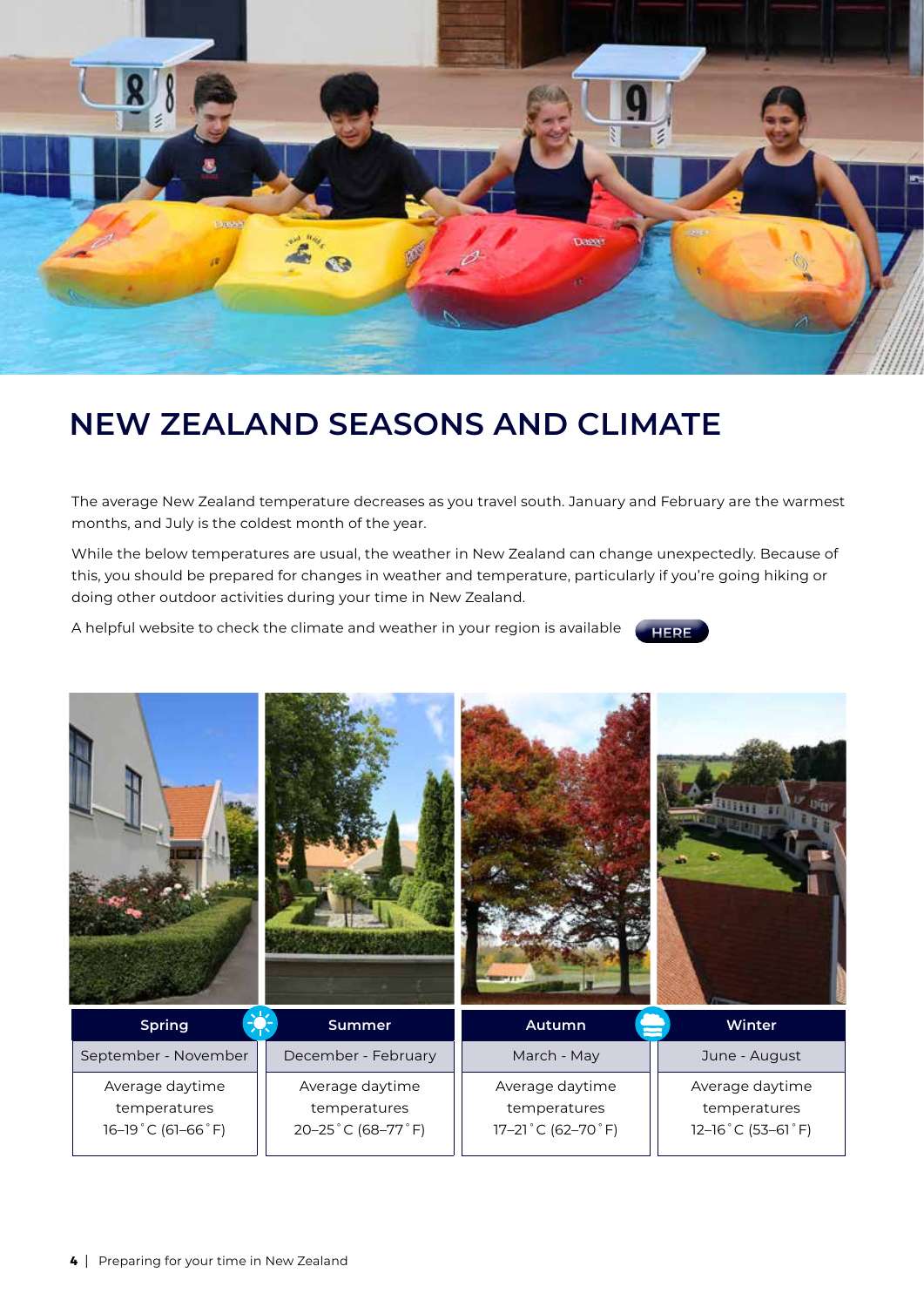<span id="page-4-0"></span>

### **NEW ZEALAND CURRENCY**

#### **Banking**

New Zealand banks are open from 9.30am to 4.30pm Monday to Friday.

Automated Teller Machines (ATM's) are widely available at banks, on main shopping streets and in malls.

International credit cards and ATM cards will work if you have a four-digit PIN code.

Please check with your bank before leaving home.

#### **Bringing cash into New Zealand**

There is no restriction on the amount of foreign currency you can bring in or take out of New Zealand.

However, if it is more than NZ\$10,000 in cash you must complete a Border Cash Report.

#### **Currency exchange**

Foreign currency can easily be exchanged at banks, some hotels and Bureau de Change kiosks which are found in international airports and most city centers .

#### **Currency values**

Coins have values of 10, 20, and 50 cents, \$1, and \$2 dollars.

Notes have values of \$5, \$10, \$20, \$50, and \$100 dollars.

**Currency converter** - A helpful website to convert currency is located **[HERE](http://www.xe.com/currencyconverter)**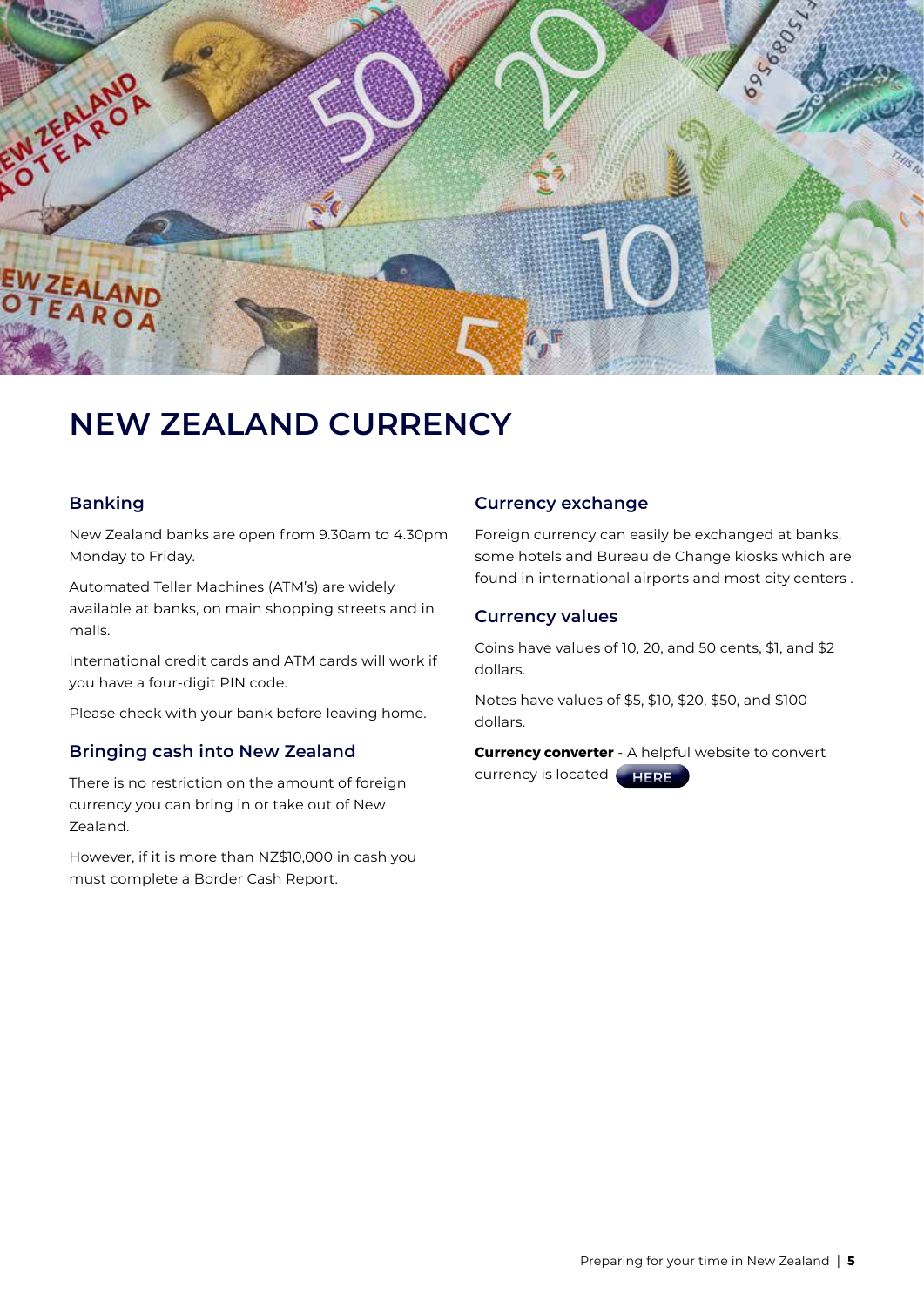## <span id="page-5-0"></span>**VISA & IMMIGRATION**

Before travelling to New Zealand, you need to make sure your passport is valid for at least three months longer than your expected departure date. If you come from a country that needs a New Zealand visa to enter, please be sure to apply in advance.

A helpful website to find out what you need to travel to New Zealand is: [www.immigration.govt.nz/new](http://www.immigration.govt.nz/new-zealand-visas/apply-for-a-visa)[zealand-visas/apply-for-a-visa](http://www.immigration.govt.nz/new-zealand-visas/apply-for-a-visa)

#### **Arriving in New Zealand**

When you arrive in New Zealand you will need to complete a Passenger Arrival Card. This card must be completed accurately before you get to passport control. The cards are handed out on the flight. A helpful website to help understand the arrival card is; [www.customs.govt.nz/personal/travel-to-and-from](http://www.customs.govt.nz/personal/travel-to-and-from-nz/travelling-to-nz/on-your-arrival)[nz/travelling-to-nz/on-your-arrival](http://www.customs.govt.nz/personal/travel-to-and-from-nz/travelling-to-nz/on-your-arrival)

After you've cleared passport control, you should collect your luggage.

Once you have collected luggage, proceed through customs and biosecurity checks. To protect New Zealand and its environment, some items are not allowed into New Zealand, some have restrictions for entry or some must be declared. These include food, plants, animal products and outdoor recreational equipment.

#### **Things you cannot bring into New Zealand**



All food items brought into New Zealand, even the smallest amount, need to be declared. These items include:

- meat
- eggs
- dairy products
- dried mushroom and fungi
- honey and honey products
- seeds for human consumption and processing into food
- nuts, spices, herbs and unpopped popcorn
- dried, cooked or preserved fruit and vegetables
- fresh fruit or vegetables.

If you do not declare your items, you will be fined around NZ\$400.00 and the items will be taken from you.

Your flight into New Zealand will be either Auckland, Wellington or Christchurch. The process into the arrival area is the same at all airports.

> Complete a Passenger Arrival Card on board the flight.

Give your Passenger Arrival Card to the Immigration Officer at Passport Control.

The officer will check your passport, visa and Passenger Arrival Card. They may ask you questions like: Where are you going to be staying? Where was your last destination? Do you have any food with you? Have you visited New Zealand before?

After your passport and visa has been checked you will get an Immigration New Zealand stamp in your passport.

Your passport and Passenger Arrival Card will be returned to you.

Collect your bags from the baggage claim area.

Give your Passenger Arrival Card to the officer at the Customs and Biosecurity.

Your bags will go through an x-ray machine and inspectors might look in your bags.

Once you have been cleared by Customs and Biosecurity you will walk through the arrival doors.

Welcome to New Zealand!

## **EMERGENCY CONTACTS**

St Peter's will provide you with emergency contact numbers and people if you need help.

Staff are very good at caring for students from all around the world.

Please talk to someone at school about any worries or problems you have. Someone will be able to help you and sort things out.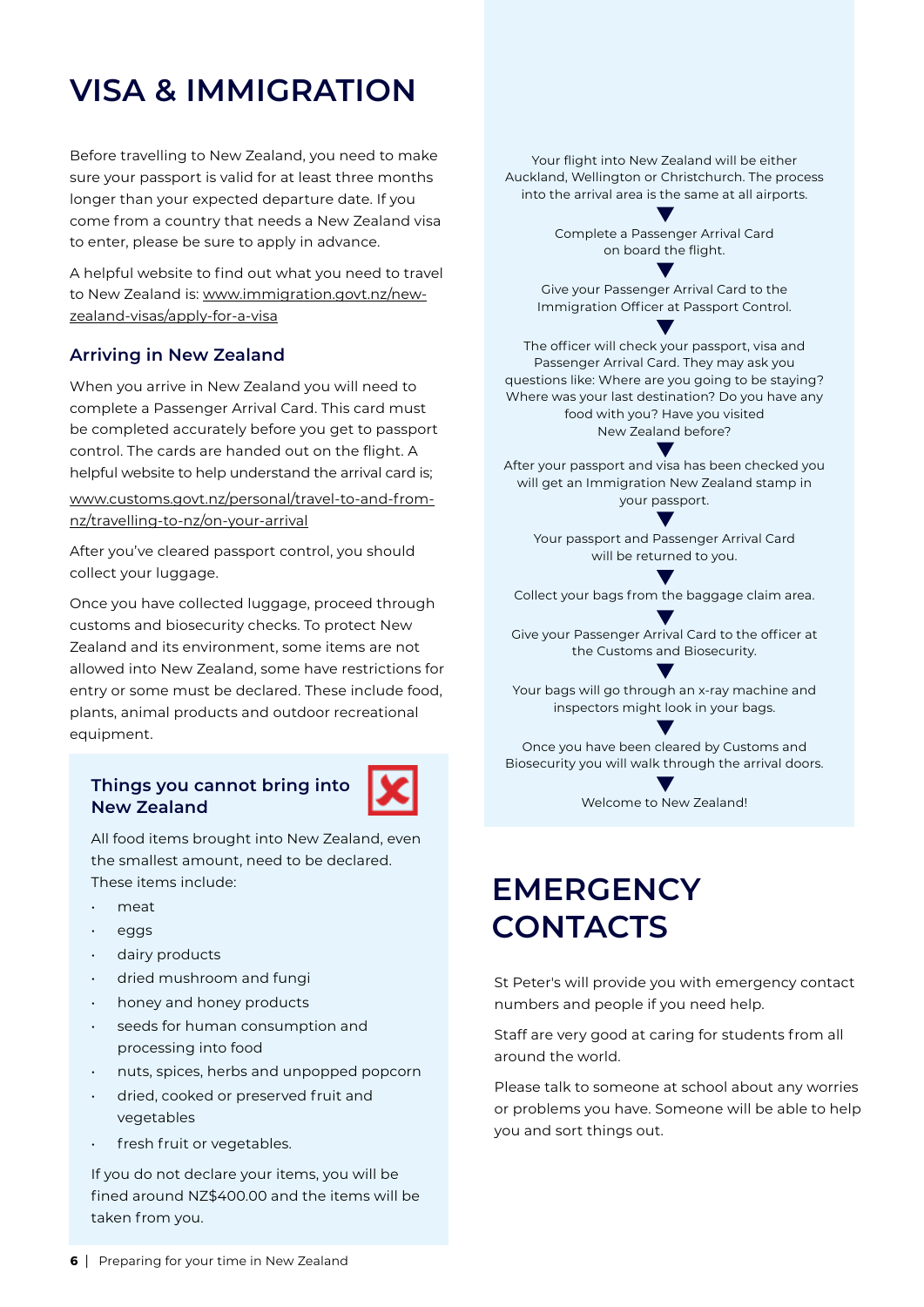<span id="page-6-0"></span>

### **WHAT YOU SHOULD PACK**

Below are some items we suggest you pack for your time in New Zealand. Depending on the time of the year you are coming, you will need to bring different things.

### **Spring/Summer**

If you are coming during our spring and summer months we suggest:

- swimwear
- sun hat, sunglasses and sunscreen
- shorts and/or skirts
- t-shirts and/or short sleeve shirts
- jumper and/or sweatshirt
- light raincoat
- good walking shoes
- your choice of other clothing and footwear.

### **Autumn/Winter**

If you are coming during our autumn and winter months we suggest:

- warm waterproof jacket
- jumper and/or sweater
- long pants and/or jeans
- long sleeved shirt and/or t-shirt
- scarf, hat and gloves
- good walking shoes
- your choice of other clothing and footwear.



We also suggest you bring the following items:

- umbrella
- toiletries
- towel
- a few personal belongings to help your room feel like home.

If you are bringing anything valuable (i.e. camera, phone, laptop etc), you MUST have copies of the purchase price (i.e. proof of purchase or receipt). You will not be able to claim for insurance if you don't have copies of the purchase price.

### **TRAVEL AND MEDICAL INSURANCE**

It is compulsory for international students to have travel and medical insurance. This means if you have to see a doctor you can claim back the costs of your appointment and medication or if you lose something (i.e. your camera) then this can be claimed too.

If you go to the doctor while you are in New Zealand, you will need to pay for the visit and then claim the cost back later with your insurance company.

Please note that if you have a current medical condition we MUST know about this for insurance purposes. To claim on your insurance, you must have your proof of purchase.

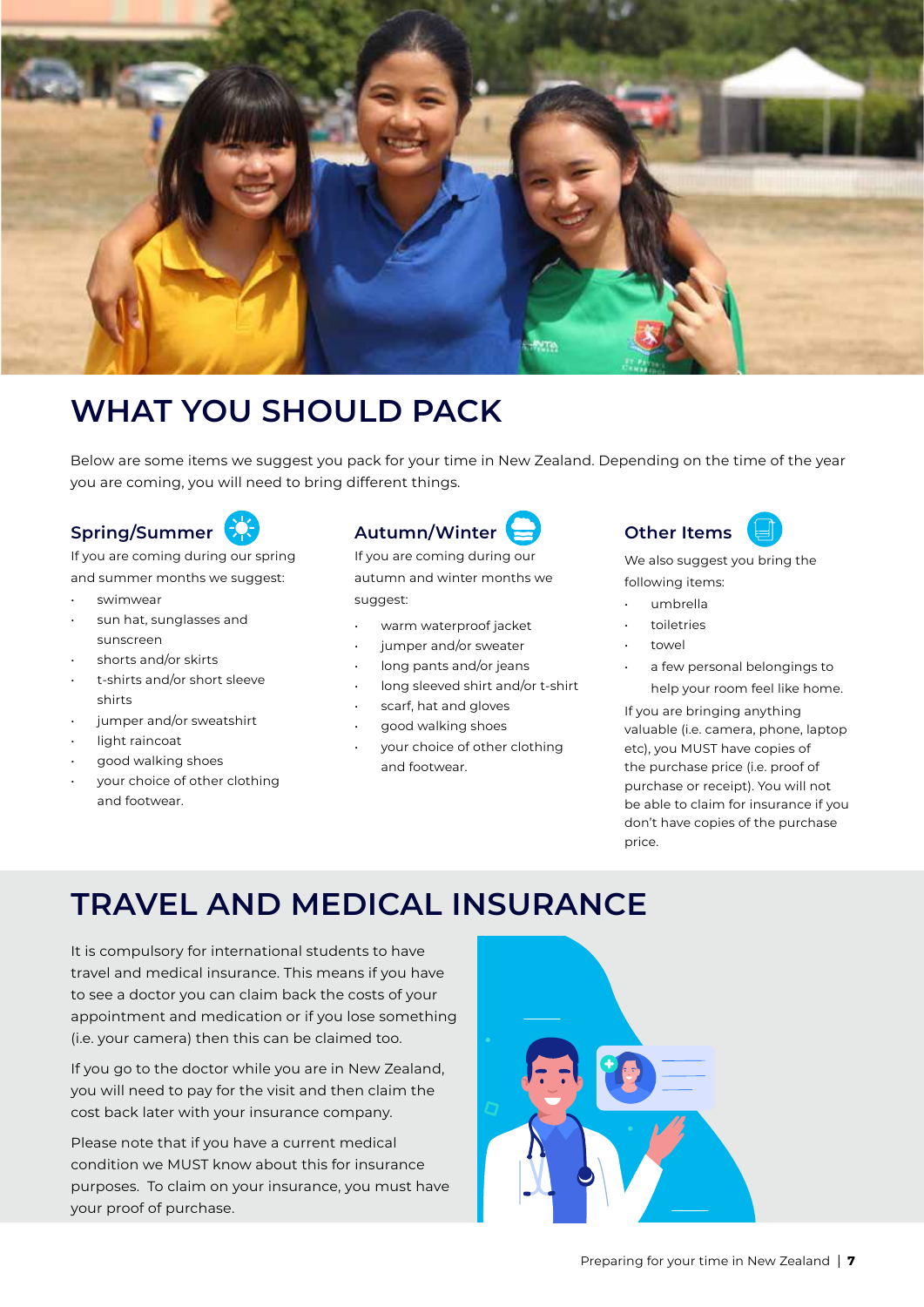<span id="page-7-0"></span>

### **LIVING IN CAMBRIDGE, NEW ZEALAND**

Soon you will be arriving at St Peter's School in Cambridge. You will most likely be staying in one of the boarding house dormitories (hostels) on the campus at school. We also have homestay families that care for our international students on Leave Weekends and during the holidays. This is because the boarding dorms are closed during this time.

Here is some information to help you when you are at school

#### **Boarding House Rules and Information**

Can be found **[HERE](https://internationalstudents.stpeters.school.nz/accommodation/)**

#### **Homestay information**

Can be found **[HERE](https://internationalstudents.stpeters.school.nz/wp-content/uploads/2021/08/Homestay-book-2021.pdf)**

#### **Getting to school**

If you are living in one of the school boarding houses, you can walk to school. It usually takes about 2–4 minutes to walk across the campus.

If you are living with a homestay family, you will either catch a bus to school or your homestay family may bring you to school.

#### **Food at school**

At St Peter's, boarding students have access to the school dining hall. Students can visit the dining hall for breakfast, lunch, and dinner each day and sit together. It is a great way to catch up with friends.

If you are living in a homestay, you are also able to have lunch in the dining hall. You will have breakfast and dinner with your homestay family.

#### **Mobile phones**

Students are not to use their phone while at school between 8.10am – 3.15pm each day. You can carry your phone, but you are not to use it to communicate with others until school finishes.

You can purchase mobile phone credit from the International Office.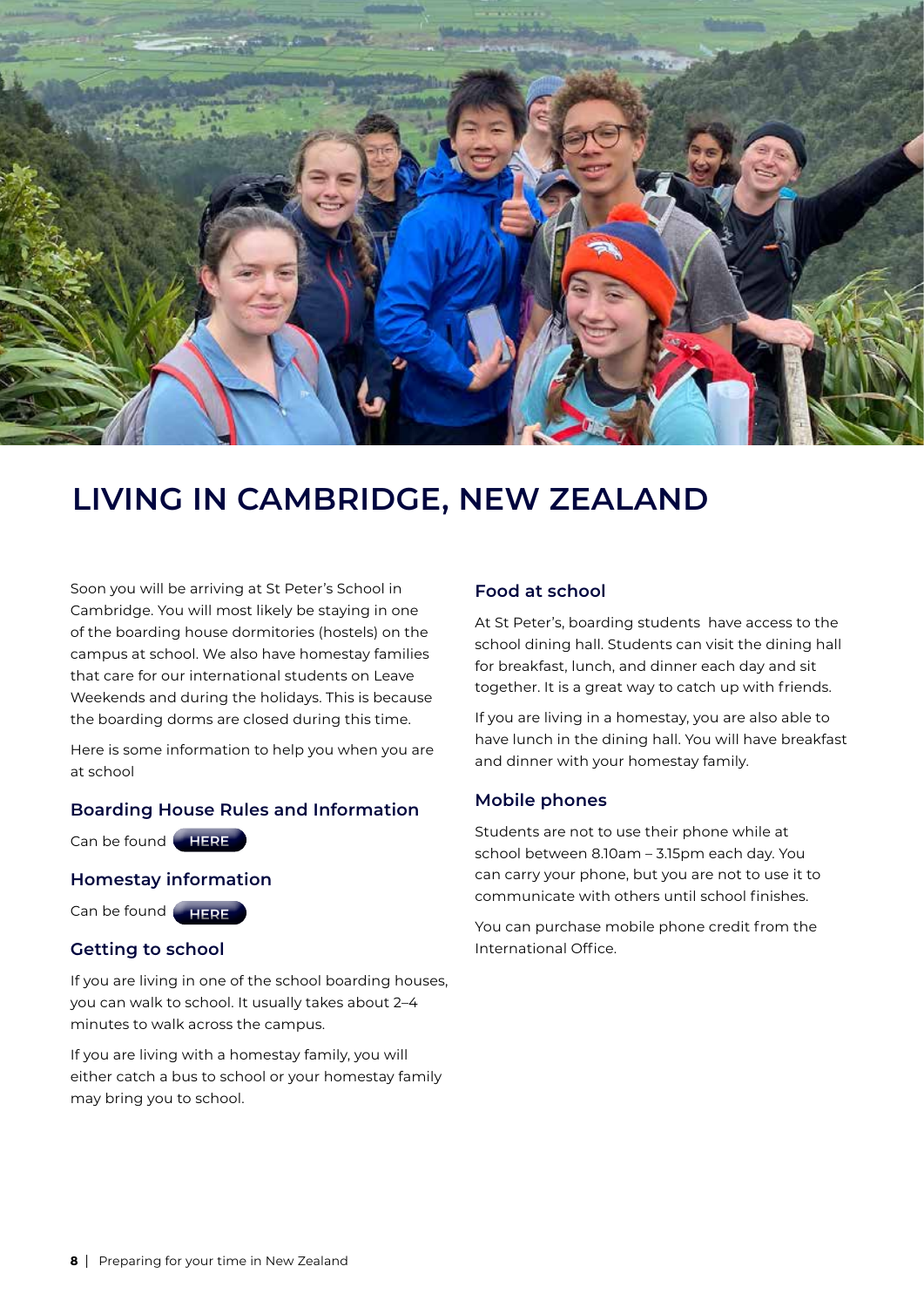#### <span id="page-8-0"></span>**Visiting friends**

In New Zealand many students spend time with their friends after school and in the weekends.

If you are invited to visit a friend's home, please ask their parent/s first to arrange a day and time. More informaton will be provided on arrival.

By spending time with friends, you will widen your cultural experience, improve your English and of course have fun spending more time with your friends.

#### **Please ask**

If you are not sure about anything, please just ask.

In New Zealand it is a good thing to ask questions. If something upsets you, confuses you or makes you angry please talk with someone at your school.

Talking always helps.

### **SCHOOL LIFE**

#### **Orientation**

St Peter's will have an orientation program to introduce you to your new school. The orientation program will help you prepare and understand your new school.

Your school might give you information about:

- what clothes to wear or if you wear a uniform
- time table and classes what you might do during the school day
- your teacher/s
- what you can do during the morning and lunch breaks
- activities during school time and after school.

#### **School information**

There are four school terms running from late January to mid-December with two-week breaks between them and a six-week summer break at the end of the year:

- Term 1: late January to early April two week break
- Term 2: mid-April to early July two week break
- Term 3: mid-July to late September two week break
- Term 4: mid-October to mid-December six week summer holiday

Physical discipline (e.g. smacking, caning or strapping) of students is not allowed in New Zealand. School punishments usually involve detention (staying in at lunchtimes or extra work).

New Zealand schools are well equipped with computers, Internet and technology.

They have lots of room for outdoor play and sport. Schools usually have their own playing fields and sometimes swimming pools.

Cultural activities are well catered for too.

Teachers support a wide range of activities after school hours such as coaching sports teams, leading drama clubs or school orchestras.

Students in New Zealand also get many opportunities for educational trips and visits.

#### **Expectations and behaviour at school**

- Follow the school rules.
- Try new things have a go.
- Try and make some friends from New Zealand.
- Use your English skills have a try.
- If you are not sure about anything, please ask.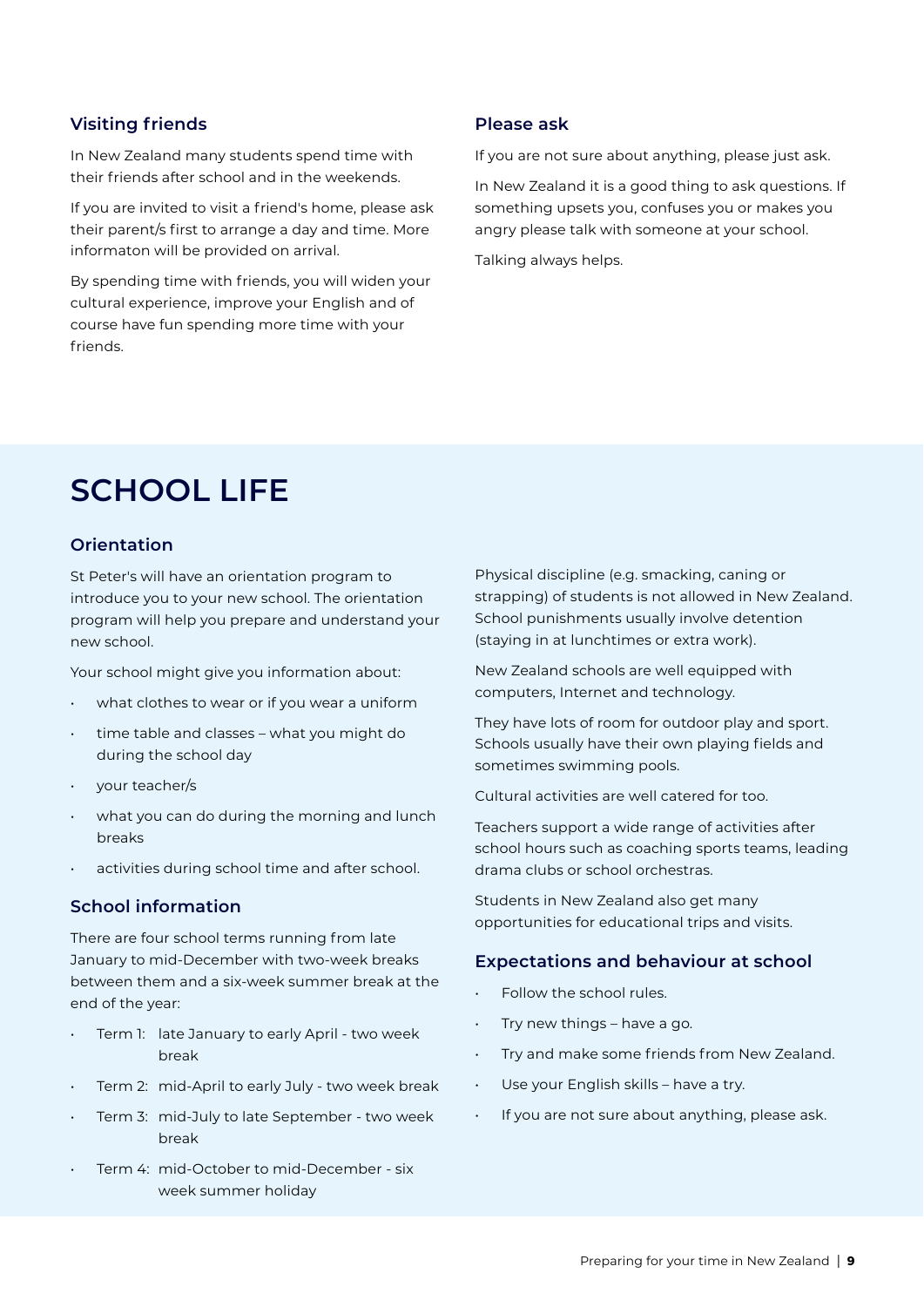## <span id="page-9-0"></span>**KEEPING SAFE**

New Zealand is known to be a very safe country to live and travel in. Though it is always a good idea to keep yourself safe. You can do this by:

- taking care of your property at school
- when crossing the road look to your right first, then left, then right again, before you cross.
- use pedestrian crossings when they are available, always check the cars have stopped first before crossing
- keep your mobile phone and wallet in a safe place, such as a bag or pocket
- be aware of people around you when using ATM machines
- don't carry large amounts of money, valuables or expensive jewelry with you
- at school, don't leave any money or your phone in your school bag
- if some of your possessions get lost or are stolen, please tell your teacher at your school, so they can help you.

### **CULTURAL SHOCK**

**Now that you are in New Zealand you will see that people and customs may be very different from what you are used to. Just remember:**

- during your stay you may have some difficulties and misunderstandings. This is normal and OK. Keep calm and an open mind to find solutions to problems you may have
- there will be new food and a new language to get used to. You might feel lonely, find it difficult to study and get used to your new environment. You may get tired of speaking and listening in English all the time. This is also OK
- when possible spend time with New Zealanders. They will be pleased to share their culture and answer questions. Don't be afraid of making mistakes
- find ways to keep in touch with family and friends at home. Sometimes you just need to talk with someone who knows and understands you.

### **Congratulations on taking a risk and challenging yourself to travel and stay in a new country and culture.**

We wish you a happy and safe time in New Zealand and at your new school. We hope you enjoy trying and seeing new things, making new friends, sharing information about you, your country and culture and learning more about New Zealand, its culture and people.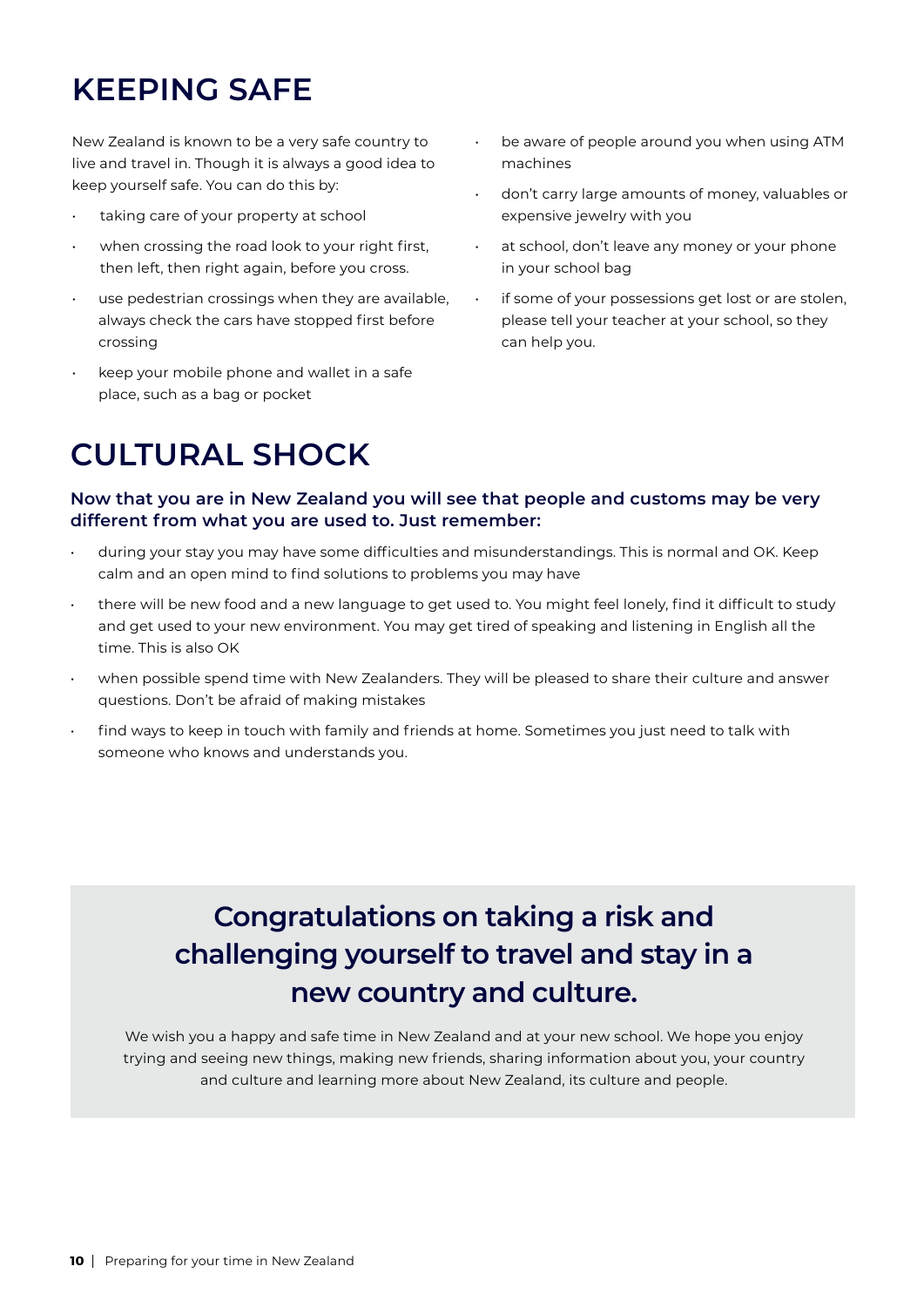### <span id="page-10-0"></span>**HELPFUL LINKS**

**For many international students and their families, life in New Zealand is quite different to the lives they lead at home. The following links provide useful information about life in New Zealand and will help you prepare for your time in a New Zealand school.**

> New Zealand Now: [www.newzealandnow.govt.nz](http://www.newzealandnow.govt.nz )

This Government website share information about living, working, studying and investing in New Zealand as well as information about visas, job prospects and the great lifestyle here.

Education New Zealand/Nau Mai: <https://naumainz.studyinnewzealand.govt.nz/>

Education New Zealand offers a valuable website to help you to prepare for coming to New Zealand to study.



International Baccalaureate Diploma (IB)

https://www.ibo.org/

St Peter's is proud to be an International Baccalaureate (IB) World School.

> The IB Diploma programme is highly regarded internationally



100% Pure New Zealand: [www.newzealand.com/int/](http://www.newzealand.com/int/) 

100% Pure New Zealand offers some valuable suggestions and information about tourism opportunities for families while in New Zealand



Immigration New Zealand's Studying in New Zealand: [www.immigration.govt.nz/new-zealand-visas/](http://www.immigration.govt.nz/new-zealand-visas/options/study ) [options/study](http://www.immigration.govt.nz/new-zealand-visas/options/study )

This site offers information about studying in New Zealand, student life and working while studying. This site also offers information about visa options for students and families.

> Study in New Zealand: [www.studyinnewzealand.govt.nz](http://www.studyinnewzealand.govt.nz)

The official Government site for advice on studying abroad in New Zealand. This site offers information on a range of courses at universities, institutes and schools. You can also read student stories of real life experiences and learn important information about the costs of living in New Zealand.

Education New Zealand: [www.enz.govt.nz](http://www.enz.govt.nz  )  Education New Zealand (ENZ) raises awareness of New Zealand as a study destination and supports education providers and businesses to export their services and products



NZQA's Studying in New Zealand: [www.nzqa.govt.nz/studying-in-new-zealand](http://www.nzqa.govt.nz/studying-in-new-zealand )

This site offers further information about New Zealand qualifications, secondary school and NCEA, Tertiary education and quality assurance of education in New Zealand.